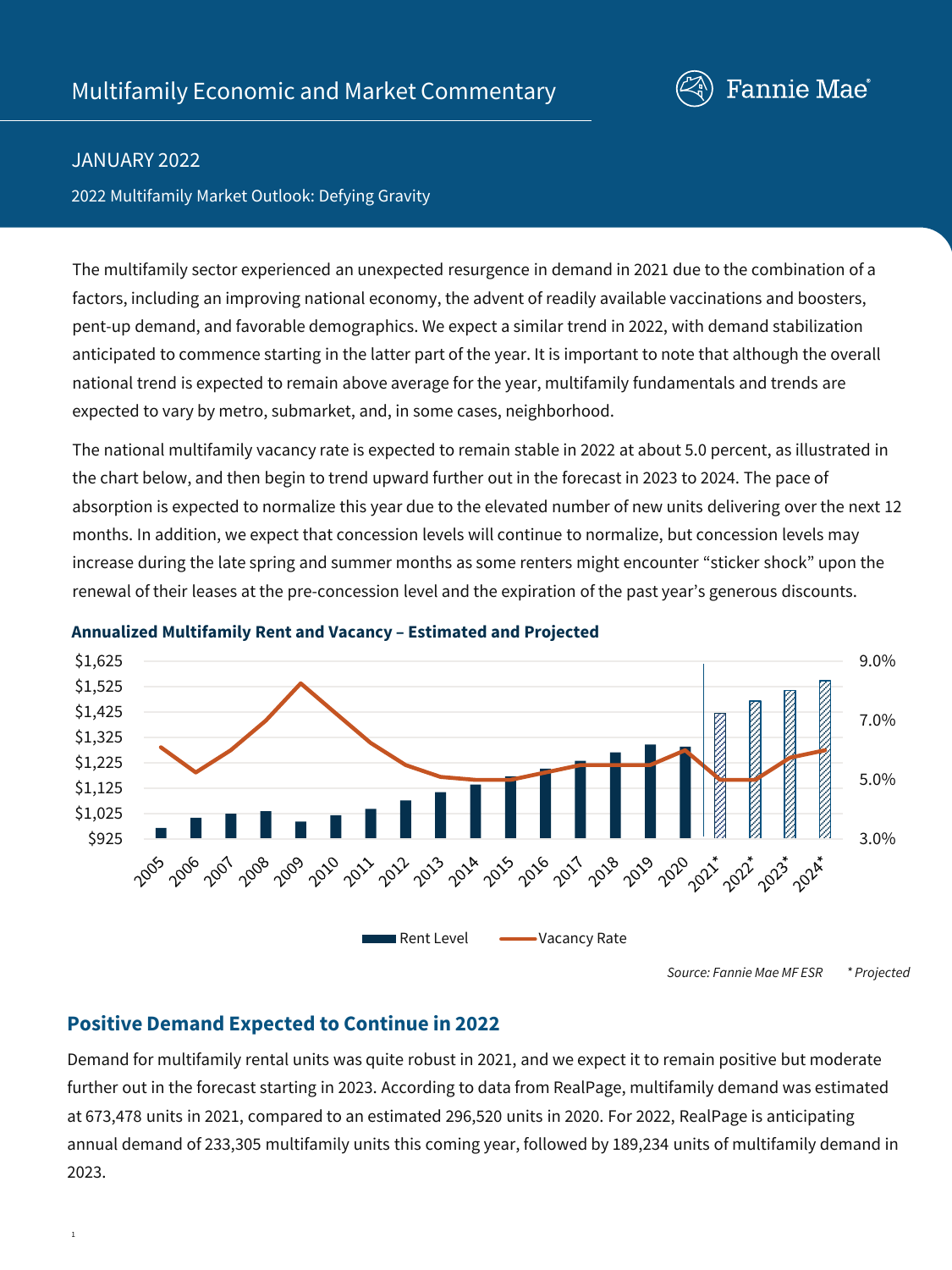## **Vacancy Expected to Remain Flat**

The national multifamily vacancy rate is expected to remain flat in 2022, primarily due to the amount of new supply expected to deliver over the next 12-18 months, coupled with the expected increase in rental demand stemming from improving employment trends. Although much of this new supply is expected to consist of more expensive, class A units in many places, we believe that higher single-family home prices may cause some tenants to opt for newer rental units that offer more amenities. As a result, we believe the national vacancy rate will remain near its current level of 5.0 percent throughout 2022 and even into early 2023. It is important to note that remaining at this level would be below both the longer-term historical average and the most recent estimated vacancy peak of 6.0 percent that occurred in first quarter of 2021, as seen in the chart below.



#### **Estimated National Vacancy and Rent Trends through Fourth Quarter 2021**

*Source: Fannie Mae Multifamily ESR*

## **Rent Growth Expected to Moderate but Remain Strong**

 $\overline{2}$ 

We estimate that national rent growth reached at least 10 percent in 2021, after having ended 2020 at an estimated negative 0.75 percent. We believe that pent-up demand in 2021, coupled with an improving economy and generous concessions available on many multifamily units, allowed rent growth to soar to unprecedented highs. We expect rent growth to remain positive in 2022 but to moderate from last year's accelerated pace to a more reasonable, yet still-elevated level. As a result, we expect rent growth this year to be within a range of 4.0 to 5.0 percent by year-end 2022.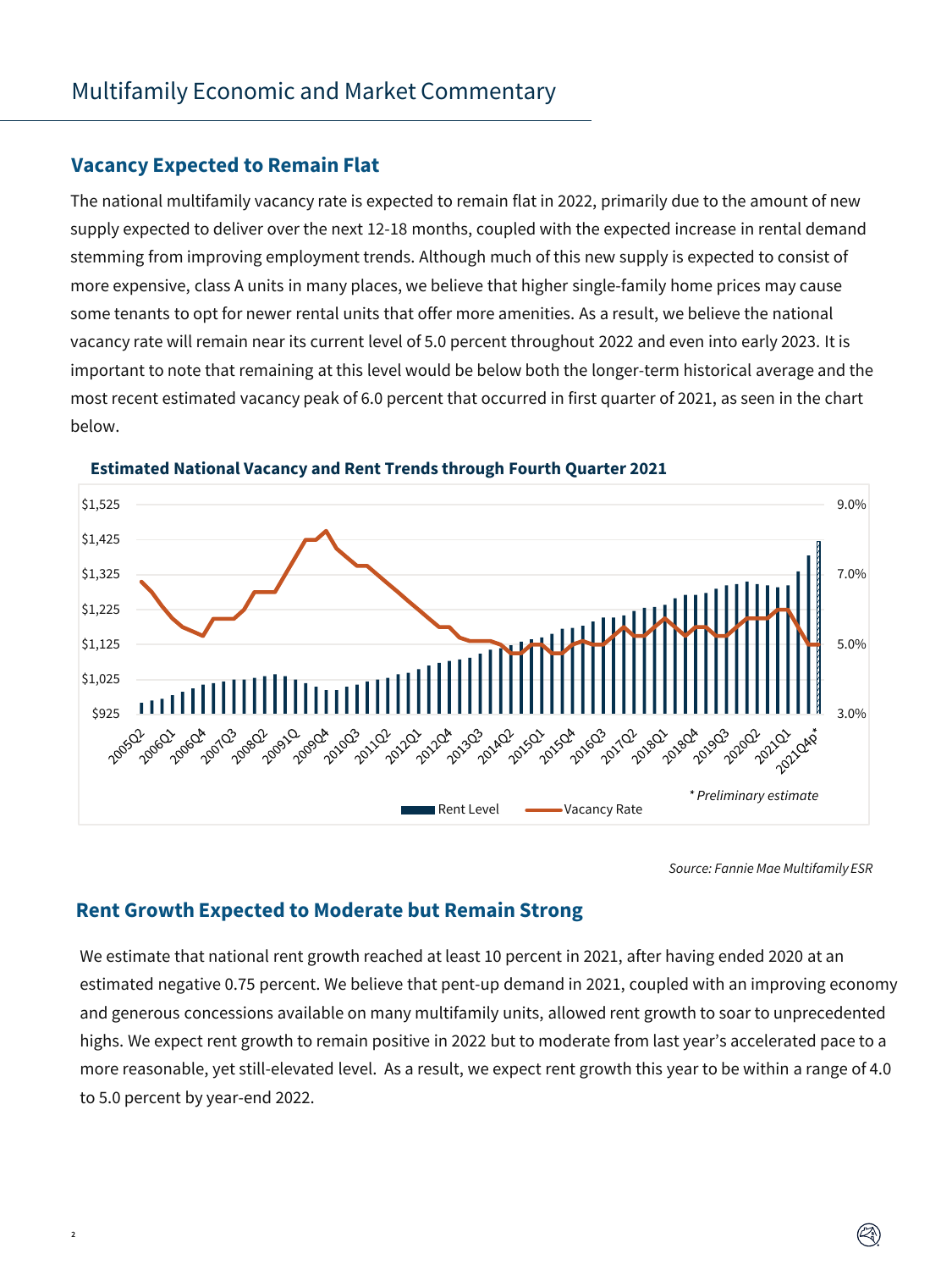## **All Classes Experienced Unexpectedly Elevated Rent Growth in 2021**

Demand for all classes of multifamily units soared in 2021, as illustrated below. According to data from RealPage, Inc., as of fourth quarter 2021, year-over-year effective rent growth for both Class A and B units rose by more than 15 percent. Class C effective rent growth also experienced an upswing in growth, climbing by more 7.0 percent yearover-year. We believe that the increase in rent growth across the board last year stemmed from a combination of factors, including a quickly rebounding economy, increased job growth, and a pent-up demand for housing, coupled with generous concessions available in the first half of the year, to spur both a run-up in rental household formations and a "move up" trend by Class B and C renters.

# $\overline{\phantom{a}}$  B  $\overline{\phantom{a}}$ 20% % CHANGE FROM PRIOR YEAR % CHANGE FROM PRIOR YEAR 15% 10% 5% 0% -5% -10% *^ర్క్లర్కుర్కు ర్క్రీంప్ 'ర్క్రీంప్ 'ర్క్రీర్క్ ర్క్ 'ర్క్ 'ర్క్రీర్, 'ర్క్ 'ర్క్ 'ర్క్ 'ర్క్ 'ర్క్ 'ర్క్ 'ర్క్ 'ర్క్ 'ర్క్*

*Source: RealPage*

# **National Effective Rent Growth by Class**

#### **Concessions Heading Back Down**

Although the number of multifamily units offering concessions plummeted during 2021, concession rates themselves remained elevated, as seen in the charts below. As of fourth quarter 2021, only an estimated 10 percent of all multifamily rental units were offering concessions, compared to nearly 23 percent in the fourth quarter of 2020, and well below the most recent trough of 14 percent in third quarter 2018. And while concession levels are below one month's free rent on average, they remain well above recent historical trends, as seen in the chart below left.



**National Multifamily Concession Rate by Class**

3

*Source: RealPage*

2020

1023

202

Q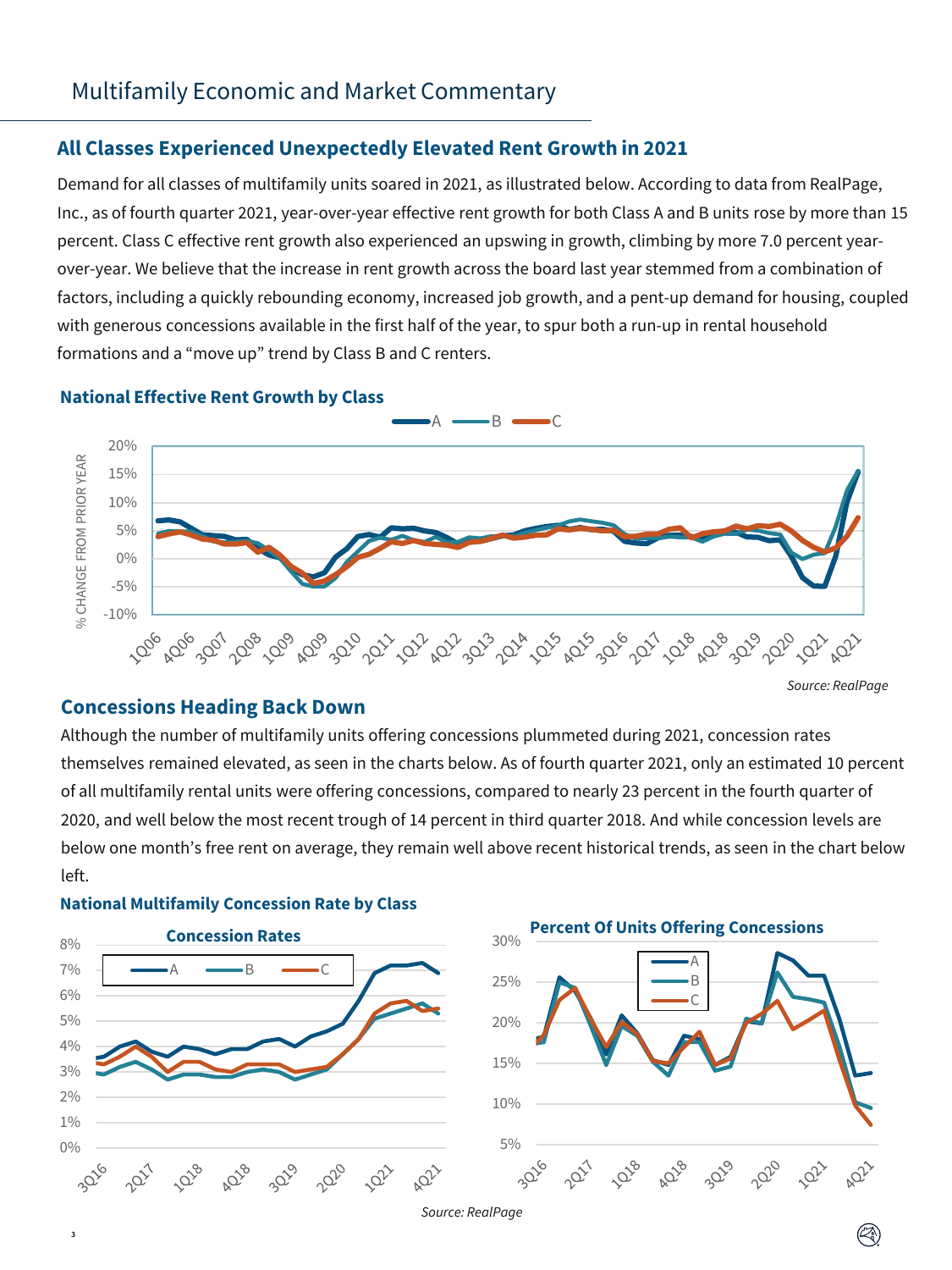## **New Multifamily Supply Expected to Peak in 2022, Maybe**

According to estimates from Dodge Data & Analytics Supply Track, which distinguishes between multifamily properties consisting of apartment and condominium units, more than 386,000 apartment units were completed in 2021, down slightly from 2020's nearly 405,000 units – the most recent peak year for new deliveries. Although Dodge Data & Analytics believes that the number of units slated for completion in 2022 is estimated at more than 600,000, we believe it is unlikely that all those units will be completed before year-end.

According to the National Multifamily Housing Council's *Construction Survey*, as recently as September 2021, more than 93 percent of survey respondents stated that they were experiencing construction delays. And while 91 percent of respondents reported delays in permitting, entitlement, and professional services as the cause of delays, more than 98 percent of respondents reported that their projects were also being impacted by a lack of materials and 100 percent were dealing with an increase in the pricing of those materials. In addition, 88 percent of respondents reported that their projects were being impacted by the availability of labor, with 54 percent stating that they were seeing less availability even after offering higher compensation levels of about 12 percent on average. These are all issues that are likely to take time to rectify, and as a result, we expect will be a drag on construction of new multifamily properties for at least the next six months, if not longer.



#### **Multifamily New Construction**

4

*NOTE: Supply Track data is not an actual forecast of activity, it is a monitor of activity reported on to-date. As more projects are planned and tracked, figures in future periods might go up.* 

> *Source: Dodge Data & Analytics Supply Track, January 2022 \* Anticipated completion date.*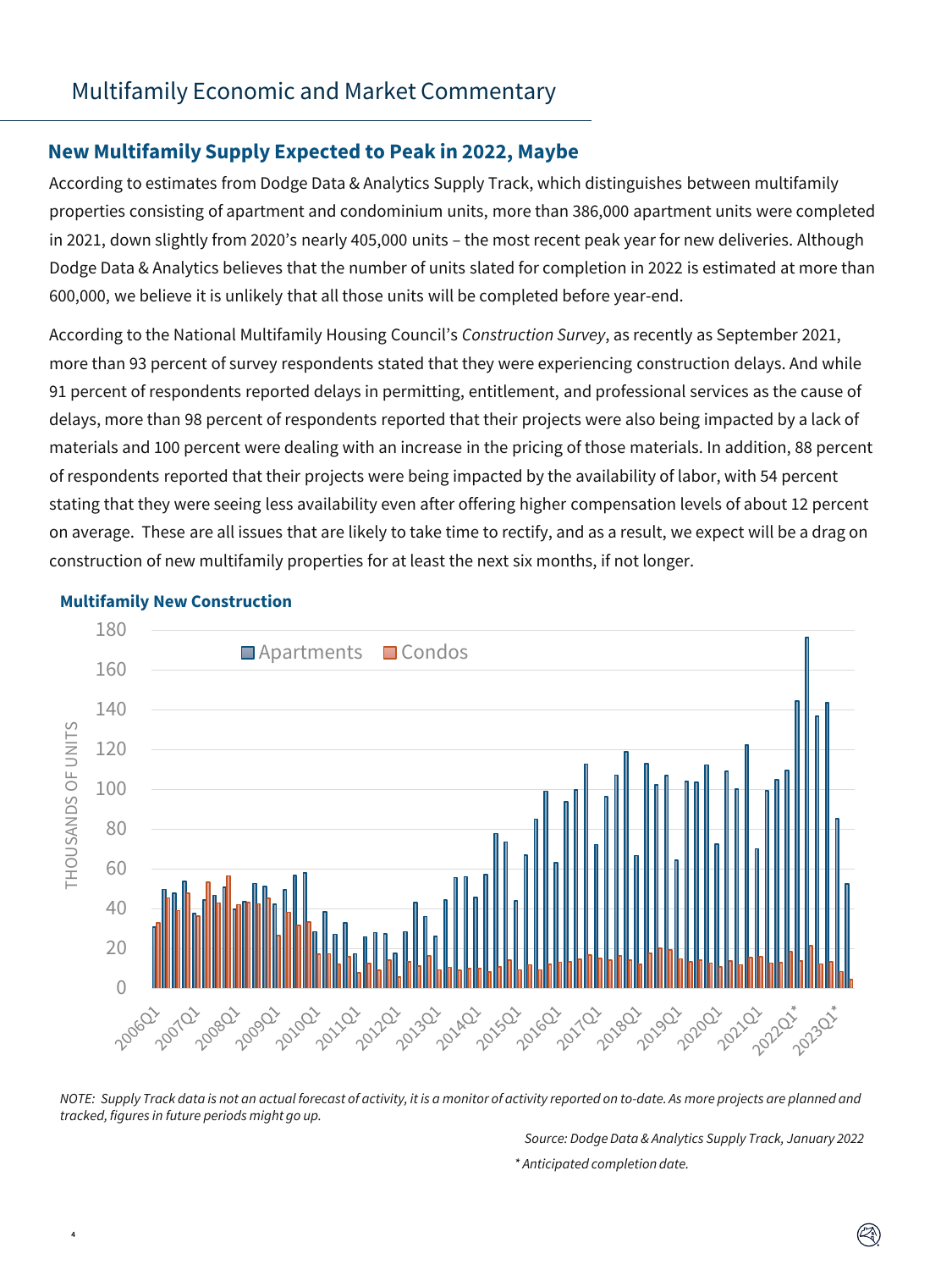## **Continued but More Normalized Demand in 2022**

At a national level, we project that there will continue to be a supply/demand imbalance this year, based on the amount of new multifamily units expected to come online compared to the anticipated increase in job growth. Although it is unlikely that all 600,000 new units slated for completion will be delivered by year-end, the economic recovery and the amount of job growth combined are still likely to produce enough demand to outpace even a reduced slate of deliveries.

Year-over-year job growth is expected to be 2.8 percent by the end of 2022, according to Fannie Mae's latest economic forecast, which could result in an estimated 4.3 million jobs. Based on that amount of job growth, theoretically multifamily rental demand could range from 400,000 units to as high as 700,000 units. That is because vacancy levels are so tight across most of the country, that both replacement demand and new demand for multifamily rental housing are expected to continue competing for a limited number of available units.

Much of the new supply consists of more expensive Class A units and is primarily concentrated in about 15 metros, as seen in the chart below. In addition, many of the impacted submarkets are some of the most expensive in the country, all of which continue to see a rebound in demand and rent growth. As a result, we believe continued demand for multifamily rental units will drive the momentum for positive fundamentals – and absorption – over the next 12 months.



#### **Multifamily Apartment Units Underway – Select Metros**

*NOTE: Supply Track data is not an actual forecast of activity, it is a monitor of activity reported on to-date. As more projects are planned and tracked, figures in future periods might go up.* 

*Source: DodgeData & Analytics, January 2022– Metros with 5,000 or more units underway or completed.*

5

Q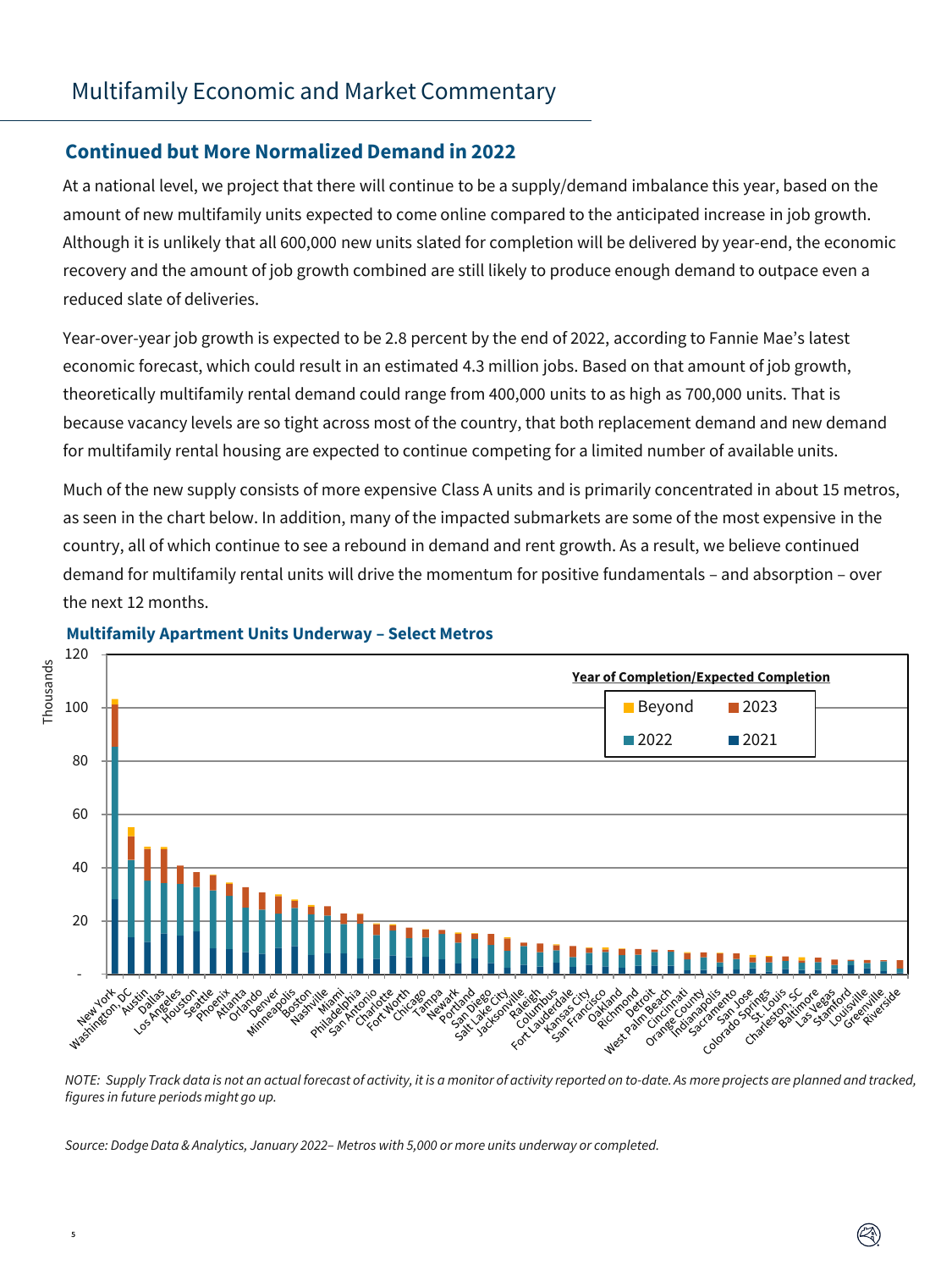#### **Demand Outpacing Supply in Many Metros**

The nation is expected to see widespread positive job growth this year, as illustrated in the two charts below. Although Fannie Mae's forecast for 2022 is anticipating a national employment growth rate of 2.8 percent, there are some metros that are expected to be below the national estimate, including **Chicago**, **Cleveland**, **Indianapolis**, and **St. Louis**. And yet, these are all metros that are expected to not have enough new multifamily supply to meet potential demand. For example, the **Chicago** metro is expecting 7,212 new multifamily units in 2022, but based on Moody's Analytics' anticipated job growth rate of 2.3 percent, the metro could produce demand for about 17,000 rental units, leaving a potential shortfall of 10,000 units. **Indianapolis** has fewer than 1,800 multifamily units expected to deliver this year, but with Moody's Analytics expecting a job growth rate of 2.5 percent, the metro could still produce demand for more than 4,000 rental units, leaving a shortfall of more than 2,500 units. **St. Louis** could also have a shortfall in new supply: An expected job growth rate of just 2.3 percent could still produce demand for about 5,000 new multifamily units, but fewer than 3,000 new units are expected to deliver over the next 12 to 18 months.

## **Many Metros Need More Supply**

6

Some metros, especially in California, continue to be chronically undersupplied, including **Los Angeles**, with a conservative shortage of at least 10,000 units; the **Inland Empire**, with a potential shortage of more than 8,000 units; and even **San Francisco**, with a possible shortage of more than 5,000 multifamily units.

In addition, job growth in some metros is expected to be well above the national average this coming year, likely leading to a supply/demand imbalance. For example, two Florida metros, **Tampa** and **Miami**, are both expected to surpass the national employment growth average, with expected job growth of at least 4.0 percent or higher, due to continued expansion in the professional services, technology, leisure and hospitality, and logistics and transportation sectors. And yet both could be undersupplied based on anticipated new multifamily unit deliveries. Although **Miami** is expecting about 20,000 new multifamily units this coming year, the number of anticipated new jobs could produce demand for more than 22,000 new units. **Tampa's** new multifamily supply is estimated at about 8,700 units this coming year, but projected job growth of 4.6 percent could potentially produce demand for at least 11,000 multifamily units.

On the other side of the country, we believe that once again **Las Vegas** is likely to be undersupplied. With Moody's expecting job growth there of more than 5.0 percent, there could be demand for more than 8,000 rental units, yet only about 1,600 multifamily units are expected to deliver in 2022.



*Source: Fannie Mae (National); Moody's Analytics (Metros)*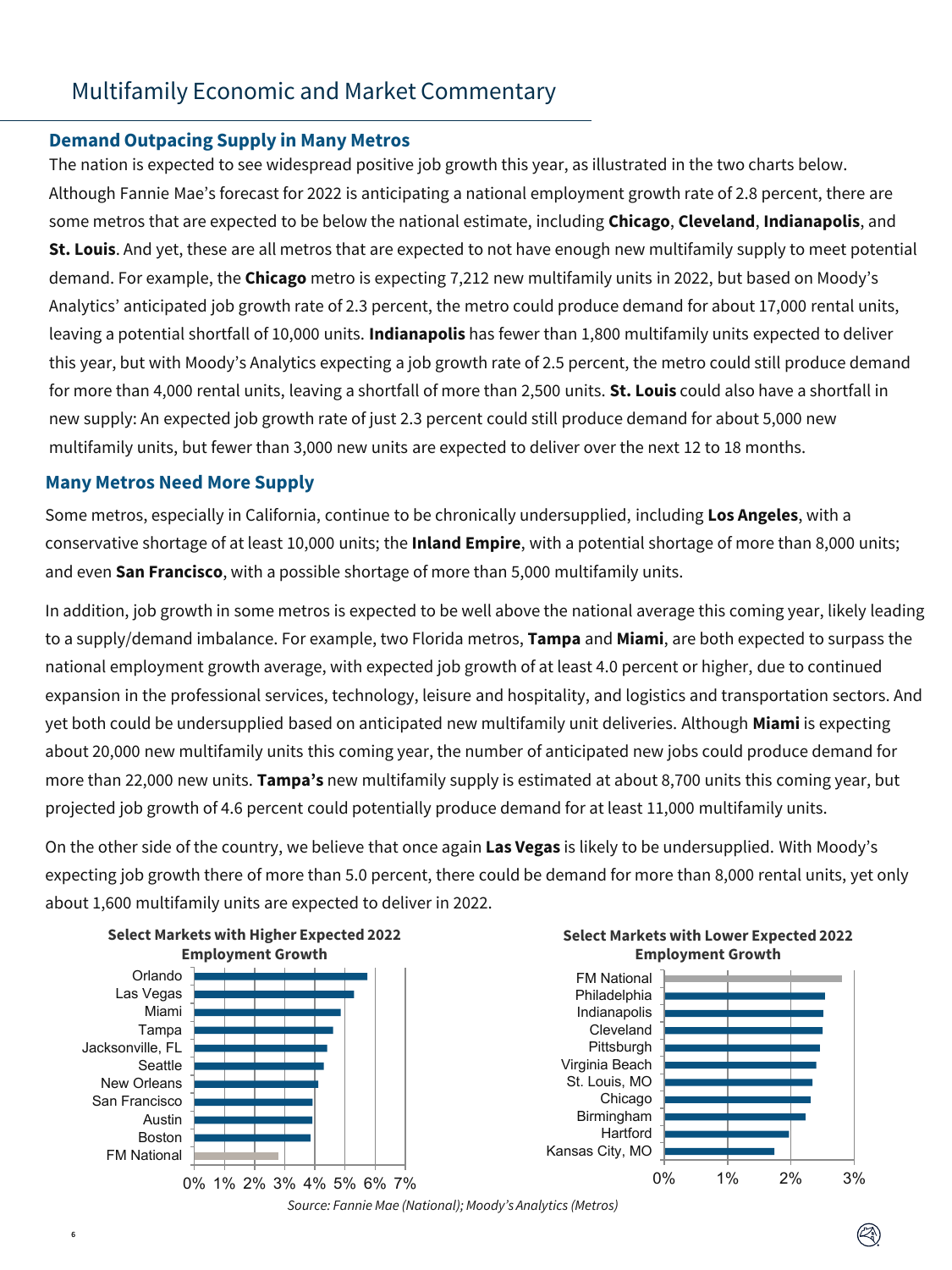## **Multifamily Property Sales Reach Unprecedented Peak in 2021**

With interest rates remaining low over the past year and housing prices estimated to having risen by more than 15 percent in 2021, the demand for rental housing has kept many investors focused on the multifamily sector. Indeed, preliminary data from Real Capital Analytics suggests that multifamily sales could have totaled more than \$264 billion in 2021, much of which was likely spill-over demand from 2020. Over the past two years, average multifamily capitalization rates have further compressed, as seen in the chart below. Although national multifamily cap rates started 2020 at approximately 5.3 percent, according to data from Real Capital Analytics, rates are estimated to have ended 2021 at 4.7 percent, a new low.

Although we anticipate an increase in the 10-year Treasury this coming year, we do not expect that multifamily cap rates will follow in lock-step. Instead, we expect that multifamily cap rates will remain low – again – in 2022 because the spread between the two is expected to remain fairly wide, giving multifamily property owners and investors a risk cushion.



## **Treasury Interest Rates and Multifamily Capitalization Rates**

*Source: Real Capital Analytics, and Federal Reserve, Selected Interest Rates H.15, per Moody's Analytics*

## **2022 Multifamily Outlook: Defying Gravity**

7

We maintain a positive outlook for the multifamily sector in 2022. We expect the multifamily sector will continue to benefit from solid demand drivers, leading to improved fundamentals as reflected in a more normalized return to rent growth, stabilizing vacancy rates, and rising property values. We also expect that the multifamily sector will outperform other commercial real estate property types, most notably retail and hospitality, due to the lingering effects of the supply chain disruption and the ongoing pandemic continuing to impact in-person consumer spending, as well as the slow but improving recovery in business travel.

As a result, we expect multifamily mortgage origination volume levels will increase in 2022 compared to 2021. As of August 2021, the Mortgage Bankers' Association is estimating that multifamily originations volume will be \$409 billion in 2021 and \$421 billion in 2022, but that is likely to change. Based on current trends, our own annual multifamily originations are much higher: at least \$450 billion in 2021 and \$475 billion in 2022.

As the economic recovery continues, along with rising home prices, we believe that demographics and rental housing demand will keep multifamily fundamentals positive over the next 12 months.

 $(\heartsuit)$